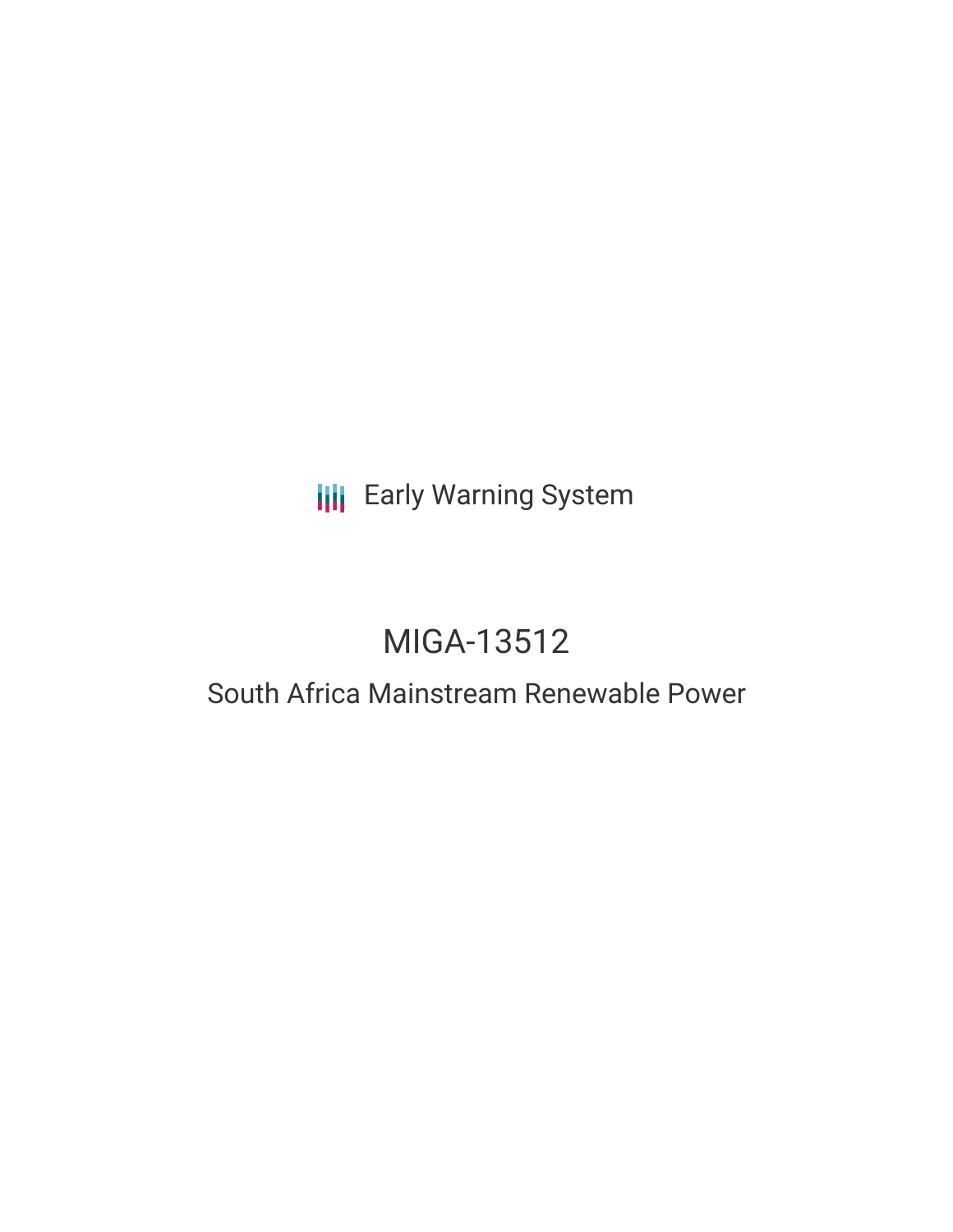### **Quick Facts**

| <b>Countries</b>               | South Africa                                    |
|--------------------------------|-------------------------------------------------|
| <b>Financial Institutions</b>  | Multilateral Investment Guarantee Agency (MIGA) |
| <b>Status</b>                  | Approved                                        |
| <b>Bank Risk Rating</b>        | A                                               |
| <b>Voting Date</b>             | 2016-12-22                                      |
| <b>Borrower</b>                | Lekela Power B.V.                               |
| <b>Sectors</b>                 | Energy                                          |
| <b>Investment Type(s)</b>      | Guarantee                                       |
| <b>Investment Amount (USD)</b> | \$121.20 million                                |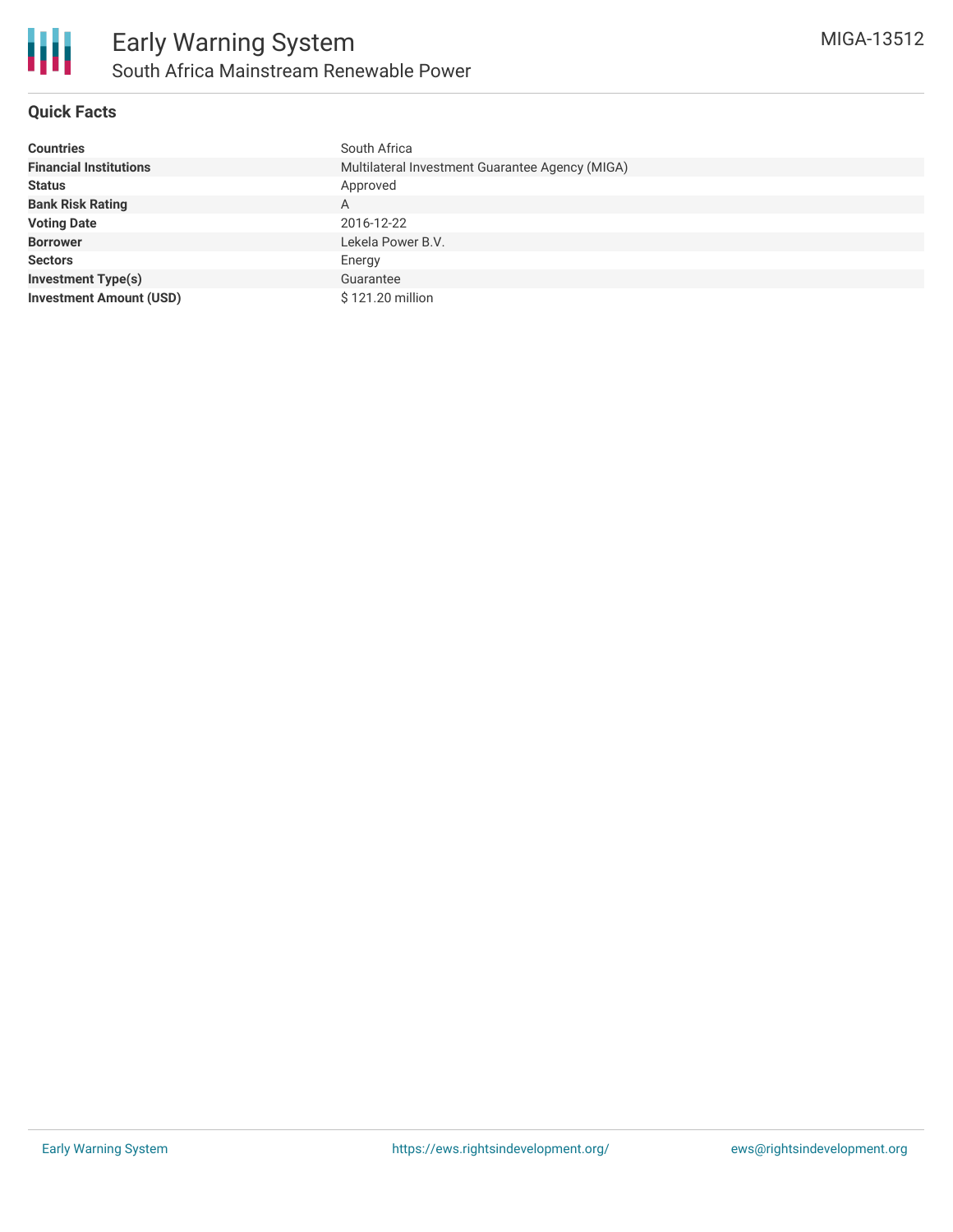

### **Project Description**

According to bank provided information, on June 6, 2018 & December 29, 2017, MIGA issued guarantees totaling US\$121.2 million to Lekela Power BV of Netherlands for its equity and shareholder loan investments into five wind farm projects in South Africa against the risks of Expropriation, Transfer Restriction and Inconvertibility, Breach of Contract, and War and Civil Disturbance for up to 15 years.

The wind farm projects will have a collective generation capacity of 610 MW and were selected as preferred bids during the third and fourth rounds of the South African Renewable Energy Independent Power Producers Procurement Program (REIPPPP).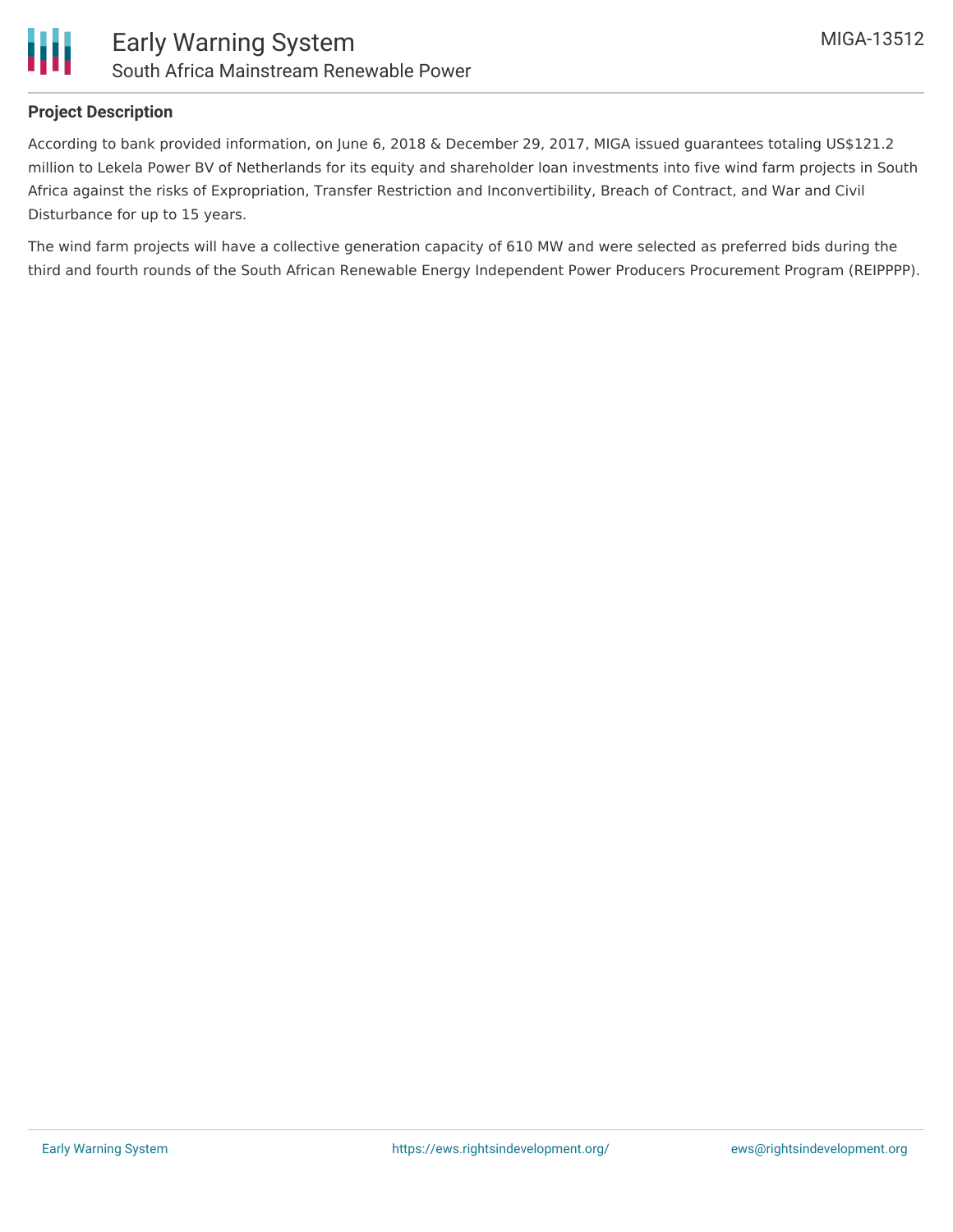

### Early Warning System South Africa Mainstream Renewable Power

### **Investment Description**

Multilateral Investment Guarantee Agency (MIGA)